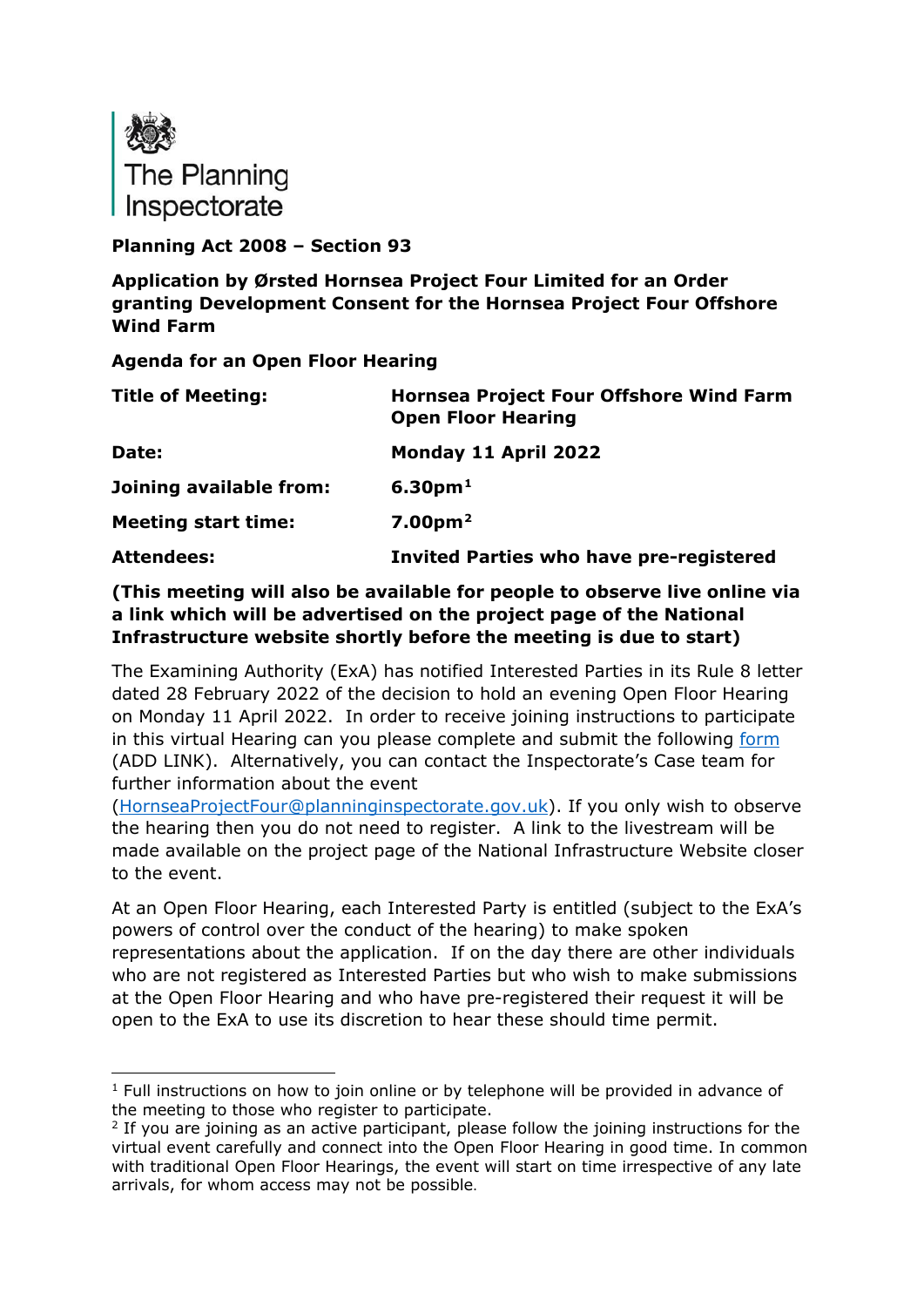It would assist the ExA if copies of any written summaries of the cases put orally at the Hearing are submitted to the Planning Inspectorate by Deadline 3, 21 April 2022.

Please note that the following agenda is indicative and may be amended by the ExA at the start of the hearing session.